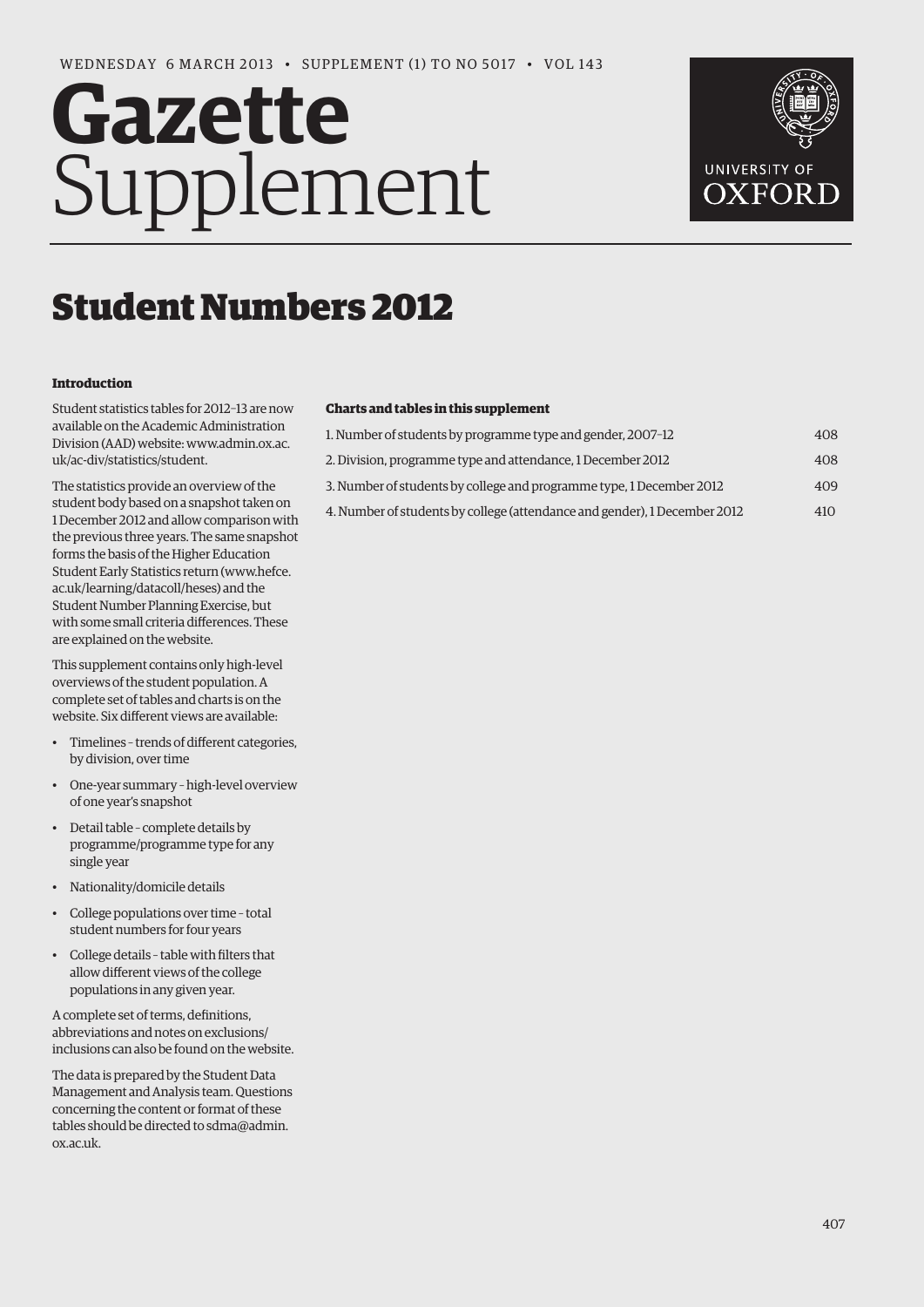

#### 1. Number of students by programme type and gender, 2007-2012



Chart and table shows number of students by gender and programme type on 1 December 2007-2012.<br>Reports prepared by: sdma@admin.ox.ac.uk, January 2013. VRO students are excluded from this table; details can be found on Tabl More reports and notes on data sources, inclusions and exclusions can be found at www.admin.ox.ac.uk/ac-div/statistics/student/.

# 2. Division, programme type and attendance, 1 December 2012

|                         |                             | number    |           |        | $\%$      |           |       |
|-------------------------|-----------------------------|-----------|-----------|--------|-----------|-----------|-------|
| <b>Division</b>         | Programme type              | Full time | Part time | Total  | Full time | Part time | Total |
| Continuing<br>Education | Postgraduate research       |           | 75        | 75     |           | 100%      | 100%  |
|                         | Postgraduate taught         | 23        | 646       | 669    | 3%        | 97%       | 100%  |
|                         | Undergraduate               | 12        | 418       | 430    | 3%        | 97%       | 100%  |
|                         | <b>Total</b>                | 35        | 1.139     | 1,174  | 3%        | 97%       | 100%  |
| <b>Humanities</b>       | Postgraduate research       | 1.048     | 24        | 1,072  | 98%       | 2%        | 100%  |
|                         | Postgraduate taught         | 705       | 20        | 725    | 97%       | 3%        | 100%  |
|                         | Undergraduate               | 4.082     | 42        | 4,124  | 99%       | 1%        | 100%  |
|                         | <b>Total</b>                | 5.835     | 86        | 5,921  | 99%       | 1%        | 100%  |
| Mathematical.           | Postgraduate research       | 1.955     | 5         | 1,960  | 100%      | 0%        | 100%  |
| Physical and            | Postgraduate taught         | 161       | 291       | 452    | 36%       | 64%       | 100%  |
| Life Sciences           | Undergraduate               | 3.493     |           | 3,493  | 100%      |           | 100%  |
|                         | Total                       | 5,609     | 296       | 5,905  | 95%       | 5%        | 100%  |
| Medical                 | Postgraduate research       | 1,175     |           | 1,175  | 100%      |           | 100%  |
| Sciences                | Postgraduate taught         | 175       | 15        | 190    | 92%       | 8%        | 100%  |
|                         | Undergraduate               | 1.663     |           | 1,663  | 100%      |           | 100%  |
|                         | <b>Total</b>                | 3.013     | 15        | 3,028  | 100%      | 0%        | 100%  |
| Social<br>Sciences      | Postgraduate research       | 1.229     | 7         | 1,236  | 99%       | 1%        | 100%  |
|                         | Postgraduate taught         | 1.762     | 541       | 2,303  | 77%       | 23%       | 100%  |
|                         | Undergraduate               | 2.122     |           | 2,122  | 100%      |           | 100%  |
|                         | Total                       | 5,113     | 548       | 5,661  | 90%       | 10%       | 100%  |
| <b>VRO</b>              | Visiting, recognised, other | 488       |           | 488    | 100%      |           | 100%  |
|                         | <b>Total</b>                | 488       |           | 488    | 100%      |           | 100%  |
| <b>Grand Total</b>      |                             | 20,093    | 2,084     | 22,177 | 91%       | 9%        | 100%  |

Table shows number of students by division, programme and attendance type on 1 December 2012.

Reports prepared by: sdma@admin.ox.ac.uk, January 2013.

More reports and notes on data sources, inclusions and exclusions can be found at www.admin.ox.ac.uk/ac-div/statistics/student/.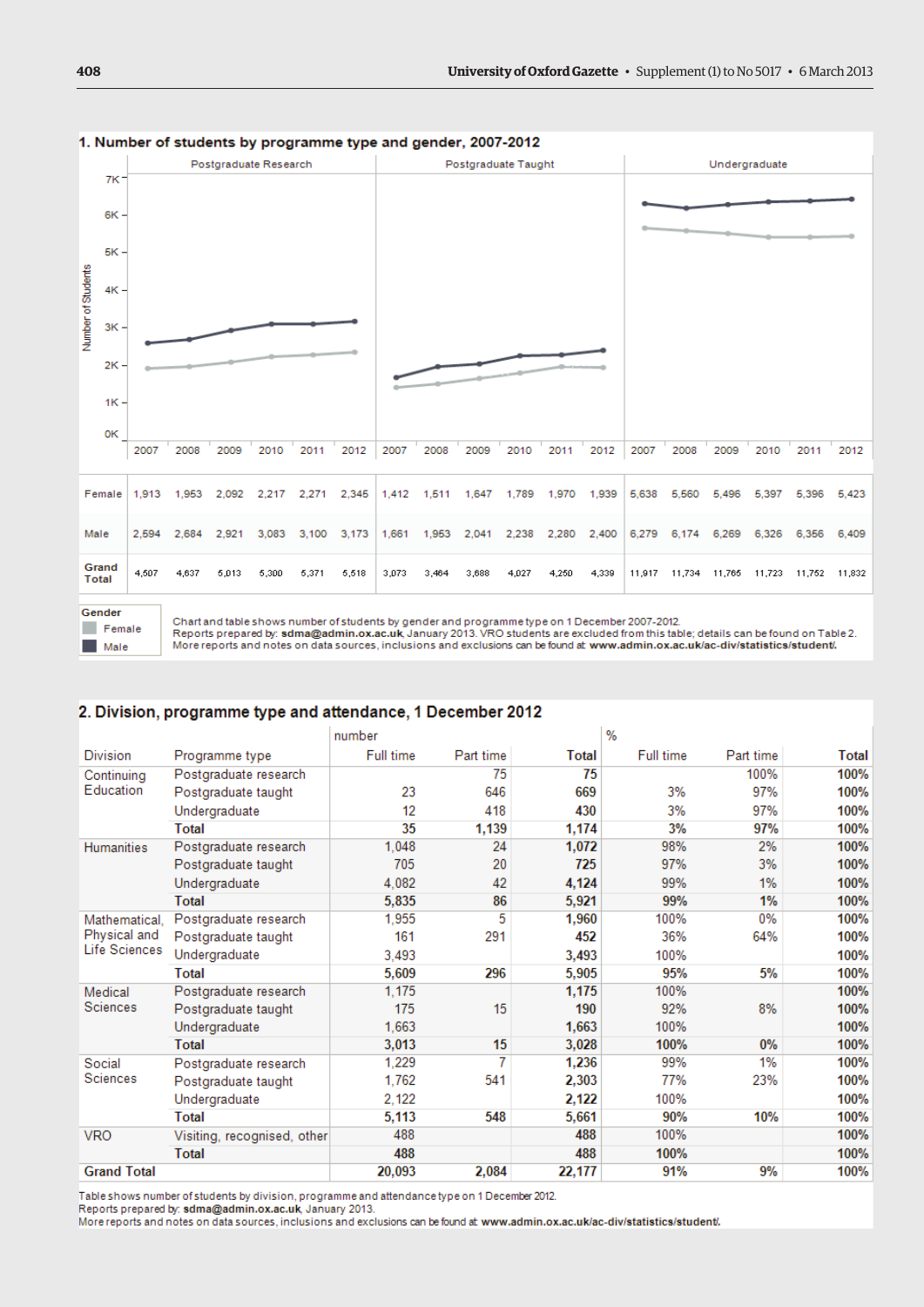Postgraduate

research

| College name              |     | % of<br>number students in<br>college |     | % of<br>number students in<br>college |     | % of<br>number students in<br>college |    | % of<br>number students in<br>college | number | % of<br>students in<br>college |
|---------------------------|-----|---------------------------------------|-----|---------------------------------------|-----|---------------------------------------|----|---------------------------------------|--------|--------------------------------|
| All Souls College         | 8   | 100.0%                                |     |                                       |     |                                       |    |                                       | 8      | 100.0%                         |
| <b>Balliol College</b>    | 248 | 34.7%                                 | 77  | 10.8%                                 | 387 | 54.2%                                 | 2  | 0.3%                                  | 714    | 100.0%                         |
| <b>Blackfriars Hall</b>   | 8   | 19.0%                                 | 13  | 31.0%                                 | 8   | 19.0%                                 | 13 | 31.0%                                 | 42     | 100.0%                         |
| Brasenose College         | 126 | 22.0%                                 | 79  | 13.8%                                 | 364 | 63.5%                                 | 4  | 0.7%                                  | 573    | 100.0%                         |
| Campion Hall              | 4   | 57.1%                                 | з   | 42.9%                                 |     |                                       |    |                                       | 7      | 100.0%                         |
| Christ Church             | 128 | 20.6%                                 | 60  | 9.6%                                  | 434 | 69.8%                                 |    |                                       | 622    | 100.0%                         |
| Corpus Christi College    | 80  | 22.7%                                 | 18  | 5.1%                                  | 252 | 71.6%                                 | 2  | 0.6%                                  | 352    | 100.0%                         |
| Exeter College            | 111 | 19.1%                                 | 105 | 18.1%                                 | 337 | 58.1%                                 | 27 | 4.7%                                  | 580    | 100.0%                         |
| Green Templeton College   | 224 | 42.9%                                 | 203 | 38.9%                                 | 95  | 18.2%                                 |    |                                       | 522    | 100.0%                         |
| Harris Manchester College | 21  | 9.7%                                  | 95  | 44.0%                                 | 98  | 45.4%                                 | 2  | 0.9%                                  | 216    | 100.0%                         |
| Hertford College          | 116 | 18.6%                                 | 71  | 11.4%                                 | 409 | 65.5%                                 | 28 | 4.5%                                  | 624    | 100.0%                         |
| Jesus College             | 135 | 25.7%                                 | 36  | 6.8%                                  | 353 | 67.1%                                 | 2  | 0.4%                                  | 526    | 100.0%                         |
| Keble College             | 150 | 22.3%                                 | 74  | 11.0%                                 | 443 | 65.8%                                 | 6  | 0.9%                                  | 673    | 100.0%                         |
| Kellogg College           | 133 | 16.7%                                 | 662 | 83.3%                                 |     |                                       |    |                                       | 795    | 100.0%                         |
| Lady Margaret Hall        | 109 | 17.4%                                 | 94  | 15.0%                                 | 401 | 64.0%                                 | 23 | 3.7%                                  | 627    | 100.0%                         |
| Linacre College           | 261 | 68.7%                                 | 119 | 31.3%                                 |     |                                       |    |                                       | 380    | 100.0%                         |
| Lincoln College           | 212 | 35.3%                                 | 79  | 13.1%                                 | 306 | 50.9%                                 | 4  | 0.7%                                  | 601    | 100.0%                         |
| Magdalen College          | 138 | 23.0%                                 | 46  | 7.7%                                  | 411 | 68.4%                                 | 6  | 1.0%                                  | 601    | 100.0%                         |
| Mansfield College         | 58  | 16.5%                                 | 44  | 12.5%                                 | 214 | 60.8%                                 | 36 | 10.2%                                 | 352    | 100.0%                         |
| Merton College            | 239 | 40.4%                                 | 52  | 8.8%                                  | 300 | 50.7%                                 | 1  | 0.2%                                  | 592    | 100.0%                         |
| New College               | 171 | 23.0%                                 | 114 | 15.3%                                 | 441 | 59.3%                                 | 18 | 2.4%                                  | 744    | 100.0%                         |
| Nuffield College          | 68  | 71.6%                                 | 26  | 27.4%                                 |     |                                       | 1  | 1.1%                                  | 95     | 100.0%                         |
| Oriel College             | 118 | 24.1%                                 | 62  | 12.7%                                 | 306 | 62.6%                                 | з  | 0.6%                                  | 489    | 100.0%                         |
| Pembroke College          | 90  | 15.6%                                 | 100 | 17.4%                                 | 354 | 61.5%                                 | 32 | 5.6%                                  | 576    | 100.0%                         |
| The Queen's College       | 86  | 18.5%                                 | 27  | 5.8%                                  | 348 | 74.7%                                 | 5  | 1.1%                                  | 466    | 100.0%                         |
| Regent's Park College     | 20  | 11.8%                                 | 33  | 19.5%                                 | 105 | 62.1%                                 | 11 | 6.5%                                  | 169    | 100.0%                         |
| Ripon College Cuddesdon   |     |                                       | 18  | 31.6%                                 | 39  | 68.4%                                 |    |                                       | 57     | 100.0%                         |
| St Anne's College         | 179 | 24.2%                                 | 102 | 13.8%                                 | 428 | 57.9%                                 | 30 | 4.1%                                  | 739    | 100.0%                         |
| St Antony's College       | 200 | 46.1%                                 | 232 | 53.5%                                 |     |                                       | 2  | 0.5%                                  | 434    | 100.0%                         |
| St Benet's Hall           | 4   | 6.9%                                  | 1   | 1.7%                                  | 53  | 91.4%                                 |    |                                       | 58     | 100.0%                         |
| St Catherine's College    | 147 | 18.4%                                 | 121 | 15.1%                                 | 487 | 61.0%                                 | 44 | 5.5%                                  | 799    | 100.0%                         |
| St Cross College          | 363 | 68.0%                                 | 171 | 32.0%                                 |     |                                       |    |                                       | 534    | 100.0%                         |
| St Edmund Hall            | 170 | 25.1%                                 | 60  | 8.8%                                  | 427 | 63.0%                                 | 21 | 3.1%                                  | 678    | 100.0%                         |
| St Hilda's College        | 108 | 18.5%                                 | 81  | 13.8%                                 | 395 | 67.5%                                 | 1  | 0.2%                                  | 585    | 100.0%                         |
| St Hugh's College         | 107 | 15.6%                                 | 148 | 21.6%                                 | 430 | 62.7%                                 | 1  | 0.1%                                  | 686    | 100.0%                         |
| St John's College         | 168 | 28.5%                                 | 26  | 4.4%                                  | 392 | 66.6%                                 | 3  | 0.5%                                  | 589    | 100.0%                         |
| St Peter's College        | 65  | 13.7%                                 | 50  | 10.5%                                 | 336 | 70.6%                                 | 25 | 5.3%                                  | 476    | 100.0%                         |
| St Stephen's House        | 9   | 15.8%                                 | 27  | 47.4%                                 | 21  | 36.8%                                 |    |                                       | 57     | 100.0%                         |
| Somerville College        | 74  | 14.1%                                 | 57  | 10.9%                                 | 394 | 75.0%                                 |    |                                       | 525    | 100.0%                         |
| <b>Trinity College</b>    | 77  | 18.8%                                 | 28  | 6.8%                                  | 305 | 74.4%                                 |    |                                       | 410    | 100.0%                         |
| University College        | 169 | 28.5%                                 | 52  | 8.8%                                  | 372 | 62.7%                                 |    |                                       | 593    | 100.0%                         |
| Wadham College            | 90  | 14.8%                                 | 38  | 6.3%                                  | 448 | 73.8%                                 | 31 | 5.1%                                  | 607    | 100.0%                         |
| Wolfson College           | 398 | 72.6%                                 | 150 | 27.4%                                 |     |                                       |    |                                       | 548    | 100.0%                         |
| Worcester College         | 122 | 20.1%                                 | 58  | 9.5%                                  | 412 | 67.8%                                 | 16 | 2.6%                                  | 608    | 100.0%                         |
| Wycliffe Hall             | 6   | 3.4%                                  | 21  | 12.1%                                 | 97  | 55.7%                                 | 50 | 28.7%                                 | 174    | 100.0%                         |
| No college                |     |                                       | 606 | 56.4%                                 | 430 | 40.0%                                 | 38 | 3.5%                                  | 1,074  | 100.0%                         |
|                           |     |                                       |     |                                       |     |                                       |    |                                       |        |                                |

# 3. Number of students by college and programme type, 1 December 2012

Postgraduate taught

Undergraduate

5,518 Table shows number of students by college and programme type on 1 December 2012.

24.9%

**Grand Total** 

Reports prepared by: sdma@admin.ox.ac.uk, January 2013.<br>More reports and notes on data sources, inclusions and exclusions can be found at www.admin.ox.ac.uk/ac-div/statistics/student/.

4,339

19.6%

11,832

53.4%

488

2.2%

22,177

100.0%

**Grand Total** 

Visiting, recognised,

other